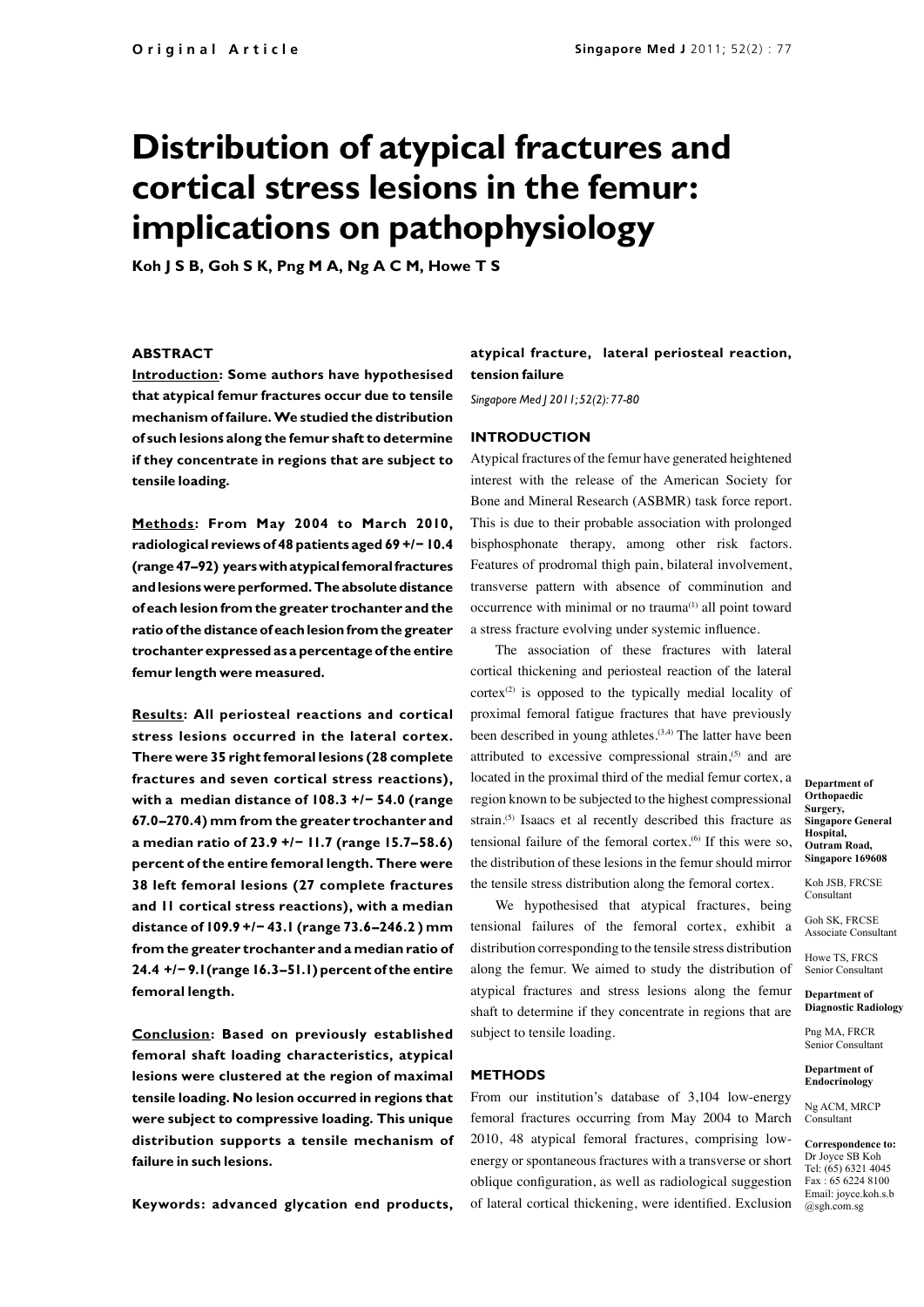

**Fig. 1** Radiograph shows the ratio between the distance of fracture/lesion from the greater trochanter (y) over the entire femur length (x).

criteria were patients with established metastatic bony involvement, metabolic bone diseases, any form of metaphyseal involvement and those with high energy trauma. This study was approved by the institutional review board.

A total of 44 female patients aged  $69 \pm 10.4$  (range 47–92) years had fractures in association with prolonged bisphosphonate therapy. These bisphosponates included alendronate (Merck, Sharpe and Dohme, Whitehouse Station, NJ, USA) (n = 39), zoledronate (Novartis, Basel, Switzerland)  $(n = 1)$ , risedronate (Sanofi-Aventis, Paris, France)  $(n = 2)$  and alendronate, followed by risedronate  $(n = 2)$ . The duration of bisphosphonate therapy averaged  $4.0 \pm 2.2$  (range 2.0–10.0) years.

Two patients had normal bone mineral density (BMD), 19 were osteopaenic, ten were osteoporotic and the rest had no documented BMD results at the time of fracture. A radiological review of all the available radiographs of each patient was performed with respect to the absolute distance of each atypical fracture/stress lesion from the greater trochanter, and the ratio of the distance of each atypical fracture/stress lesion from the greater trochanter expressed as a percentage of the entire femur length.

All measurements were performed on strict anteroposterior radiographs of the intact femur, where



**Fig. 2** Intraoperative photograph of the localised periosteal reaction of the femur cortex, through which the fracture occurred.

possible. The intact femur was measured for femoral length, and the lengths were assumed to be equal for both femurs. In patients who did not have an intact femur for reference, a strict anteroposterior postoperative radiograph of the fractured femur was measured. The tip of the greater trochanter was identified. A line was then drawn through this point, perpendicular to the axis of the femoral shaft. Another line, parallel to the first was drawn through the lowermost point of the femoral condyles. The distance between these two lines was the femoral length (Fig. 1). The greater trochanter was used as a reference, as it is the starting point for most intra- and extramedullary fixations for these lesions.

In similar fashion, the tip of the greater trochanter was identified in a strict anteroposterior radiograph of the respective femur. A line was then drawn through this point, perpendicular to the axis of the femoral shaft. Another perpendicular line was then dropped from this line to the lateral cortical aspect of a complete fracture, and this distance was measured (Fig. 1). The distance of the cortical stress lesion was measured in a similar way to that used for measuring atypical fractures described above. The reference point of the stress lesion was taken to be the region with the widest cortical thickness on the anteroposterior radiograph.

To determine the approximate magnification in femoral radiographs performed at our institution, ten femoral radiographs were obtained using the standard technique, with a radiopaque ruler placed horizontally at the level of the greater trochanter. For each case, the magnified ruler distance was measured twice. The average measurement was divided by the true ruler distance to obtain the magnification factor. The magnification was then averaged to obtain the estimated magnification for femoral radiographs. The estimated magnification obtained (9.98%) was used to correct the absolute distances measured.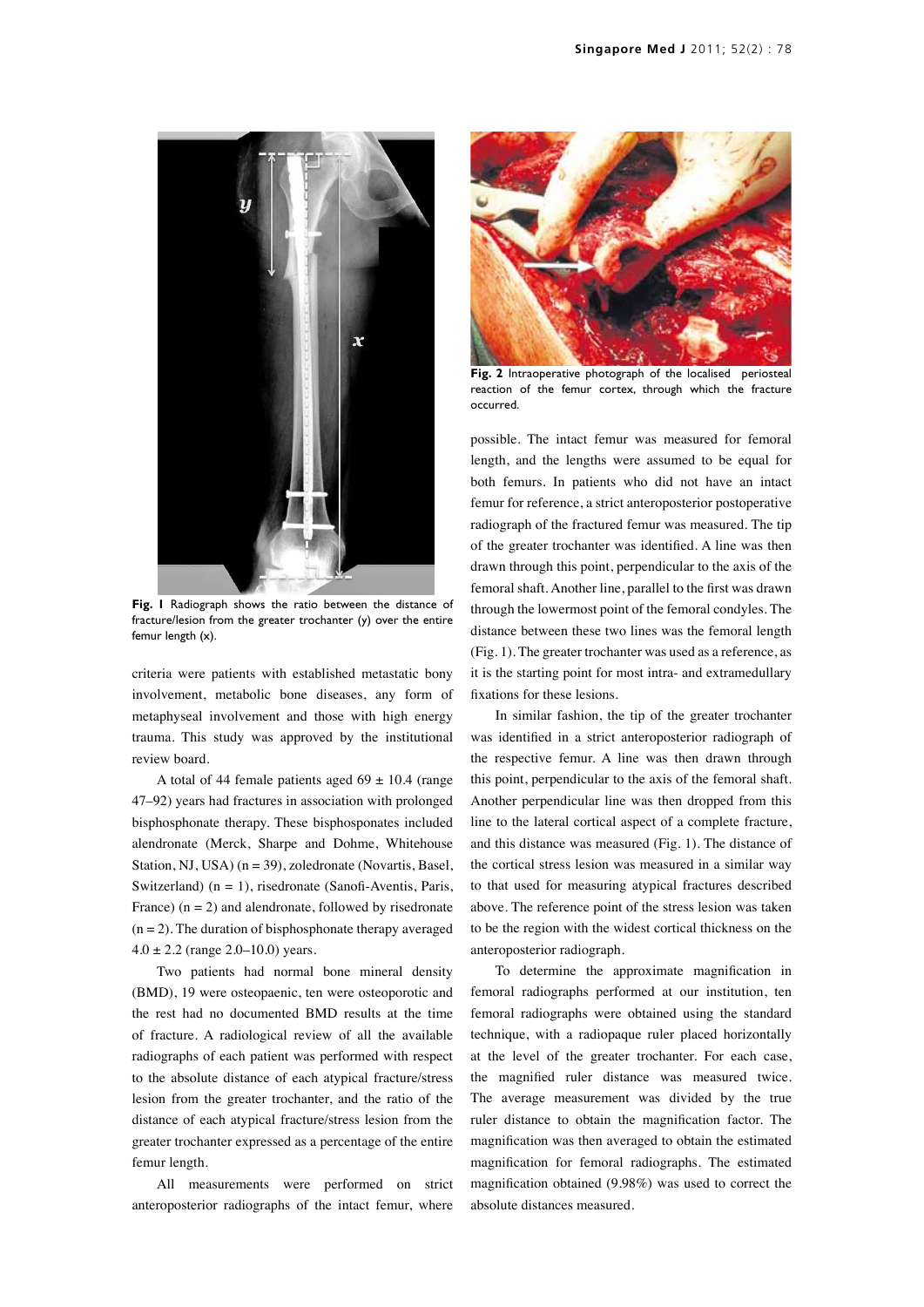

**Fig. 3** Graph shows the concentration of lesions (similar for both femurs) at 20%–30% of the femoral length from the greater trochanter, which corresponds to the region of highest tensile stress, as illustrated on the femoral sketch by Koch.(15)

### **Results**

All periosteal reactions and cortical stress lesions occurred in the lateral cortex. Of the 35 right femoral lesions, 28 were complete fractures and seven were cortical stress reactions. The median distance of the lesions from the greater trochanter was  $108.3 \pm 54.0$  (range 67.0–270.4) mm. The median ratio was  $23.9\% \pm 11.7\%$  (range 15.7%–58.6%) of the entire femoral length. Of the 38 left femoral lesions, 27 were complete fractures and 11 were cortical stress reactions. The median distance of the lesions from the greater trochanter was  $109.9 \pm 43.1$ (range 73.6–246.2) mm. The median ratio was  $24.4\% \pm$ 9.1% (range 16.3%–51.1%) of the entire femoral length.

#### **Discussion**

Atypical femur fractures have been recently described in association with prolonged bisphosphonate therapy, among other risk factors, but their pathogenesis is still subject to much speculation.<sup>(7-10)</sup> There is good reason to believe that these fractures are stress fractures of the femur occurring with minimal or no trauma, and are preceded sometimes by prodromal discomfort in the affected thigh.<sup>(2)</sup> However, a closer observation of proximal femoral stress fractures in athletes would point to a stark difference in their pathogenesis. These fractures are known to involve the medial cortex of the proximal

third of the femur,  $(3,4)$  a region established to be subject to the highest compressional loading.(5) This is consistent with overuse injuries and failure of the cortical bone in compression.

Atypical femur fractures appear to have their origin in the lateral femoral cortex. The presence of a lateral cortical thickening in these fractures was earlier described by Kwek et al, $(2)$  and this localised periosteal reaction of the lateral cortex (Fig. 2) has been classified by the ASBMR task force report as a minor feature of atypical femur fractures.(1) In addition, a distinct thickening of the lateral cortex in the contralateral femur was also observed in some patients presenting with these fractures. These lesions, in the presence of a "dreaded black line" and pain, have a very high likelihood of progression to complete fractures.(11) That these lesions actually start from and progress from the lateral cortex is well illustrated on the radiograph of an incomplete stress fracture.(12) The unique distribution of such fractures along the femur shaft and their association with prior bisphosphonate therapy first led to their being reported as subtrochanteric fractures involving strictly the metadiaphyseal region by Goh et al. $(13)$  There seems to be some minor discrepancies in the distribution, as another study<sup> $(14)$ </sup> has classified them as femur shaft fractures.

In this study, atypical fractures and femoral stress